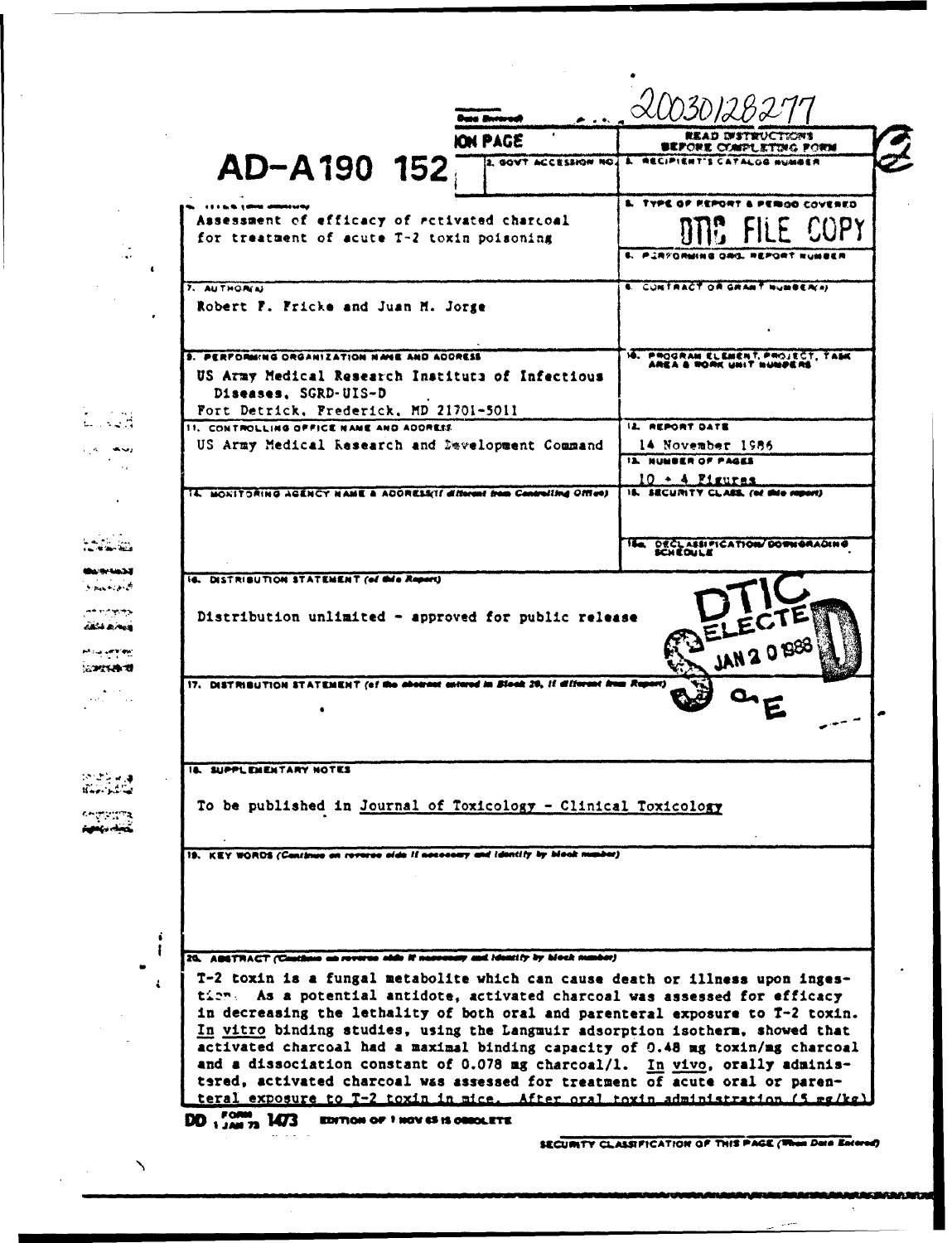# **6RCURITY CLASSIFICATION OF THIS PAGE(When Date Enter**

ه.<br>سا t. ÷.

зà

4.

ř. ٠.,

- ..

untreated mice shoved only **62** survival after 72 hr. Charcoal treatment (7 g/kg, po) either immediately or 1 hr after toxin exposure resulted in significant improvement in survival, with values of **100%** and 75%, respectively. After parenteral toxin exposure (2.8 mg/kg, sc), untreated and charcoal-treated (7 g/kg, po) mice showed **50%** and **90%** survival, respectively, after 72 hr. **LD50** value for T-2 toxin, determined at 96 hr after intoxication, increased significantly from 2 mg/kg for untreated controls to 4.5 mg/kg for ac<sup>t</sup> ited charcoal treatment.

 $\bullet$ 

**SECURITY CLASSIFICATION OF THIS PAGE(When Date Enters**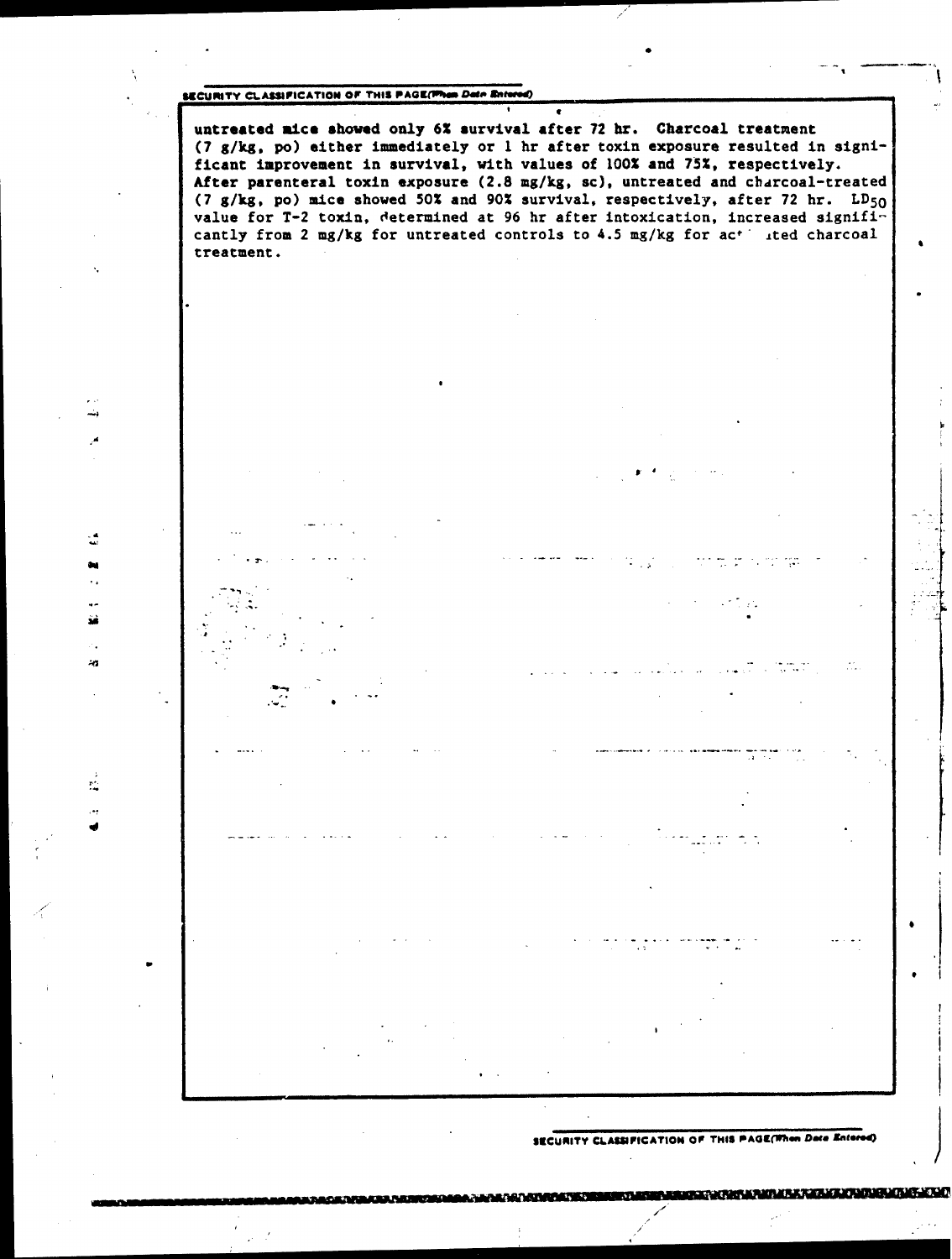

88

1

ዀዀዀጜዄዿዄዄዄ**ዄዸዀጟዄ፝ጟጟዄቘዄዄዄዄጜ**ቜዀቘጞቝዀዀጞዀዀዀዄቘዄቘዄቔዄ፝ዿቜዄ፝ጞ

014

19

### **ABSTRACT**

T-2 toxin is a fungal metabolite which cam cause death or illness upon ingestion. As a potential antidote, activated charcoal was assessed for efficacy in decreasing the lethality of both oral and parenteral exposure to T-2 toxin. In witro binding studies, waing the Langmuir adsorption isotherm, showed that activated charcoal had a maximal binding capacity of C.48 mg toxin/mg charcoal and a dissociation constant of 0.078 mg charcoal/1. In vivo, orally administered, activated charcoal was assessed for treatment of acute oral or parenteral exposure to T-2 toxin in mice. After oral toxia administration (5 mg/kg), untreated mice showed only 6% survival after 72 hr. Charcoal treatment (7 g/kg, po) either immediately or 1 hr after toxin exposure resulted in significant improvement in survival, with values of 100% and 75%, respectively. After parenteral toxin exposure (2.8 mg/kg, ac), untreated and charcoal-treated (7 g/kg, po) aice showed 50% and 90% survival, respectively, after 72 hr. LD<sub>50</sub> value for T-2 toxin, determined at 96 hr after intoxication, increased significantly from 2 mg/kg for untreated controls to 4.5 mg/kg for activated charcoal treatment.

I

ውስል የአንድ ነው። አውነት አይነዋል አለት አለት አለት አንድ አንድ አልቻል እንደ አይነት አይነት አይነት አይነት አይነት የአንድ አይነት አይነት አይነት አይነት አይነት አይ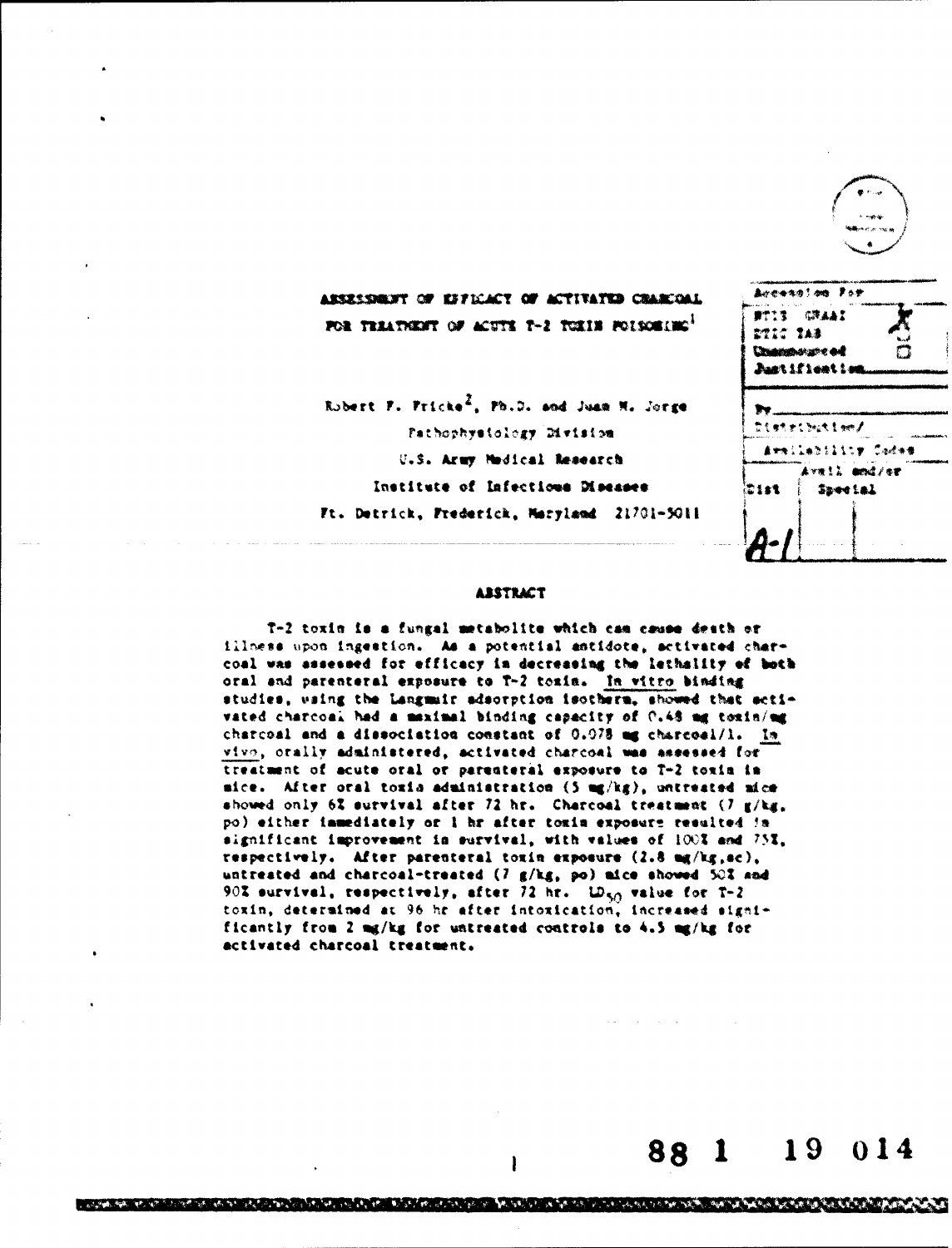### INTRODUCTION

 $\implies$  T-2 toxin is a toxic secondary metabolite produced by a variety of Fusarium fungi $\{+}\}$ . This trichothecene mycotoxin is highly toxic and has produced illness and death in humans and livestock after ingestion of food or grain contaminated with fungal toxins. Oral exposure to T-2 toxin has profound effects on rapidly dividing tissues  $[2]$ . Thus, the spleen, testes, thymus, bone marrow, gastrointestinal tract, and hair follicles all show significant necrosis  $[3,4].<sup>2</sup>$ 

One of the most consistent and well-defined effects of T-2 toxin in several animal species is the dramatic cytotoxic changes in the gastrointestinal tract  $\overline{[2,3,4]}$ . After parenteral  $\overline{[3]}$  topical **ISI**<sup>C</sup> or oral  $2$  exposure, there is severe and prolonged diarrhea  $\{6\}$ , accompanied by increased intestinal permeability  $\{7\}$ .

The severe gastrointestinal effects of T-2 toxin may be a result of the preferential excretion of T-2 toxin metabolites via the bile into the intestine  $\mathfrak{g}^{\circ}$ . Activated charco.il might be effective in decreasing lethality by binding toxin metabolites in the gastrointestinal tract. The toxic compounds would therefore remain in the gastrointestinal tract, decreasing the reabsorption via enterohepatic recirculation. In the studies presented here, efficacy of activated charcoal for treatment of both oral and parenteral toxin exposure was assessed.  $\longrightarrow$   $\overset{\text{tw}}{\curvearrowright}$ <sup>+3</sup>

### MATERIALS AND METHODS

### In Vitro Experiments

In vitro adsorption experii its were performed to determine the equilibrium binding and diss, iation constants for T-2 toxin and activated charcoal (Amoco AX-21, Anderson Development Co., Adrian, Mich.). The charcoal used in these experiments was highly activated and has been shown to be superior to other forms of activated charcoal for treatment of a variety of intoxications [9].

 $\overline{z}$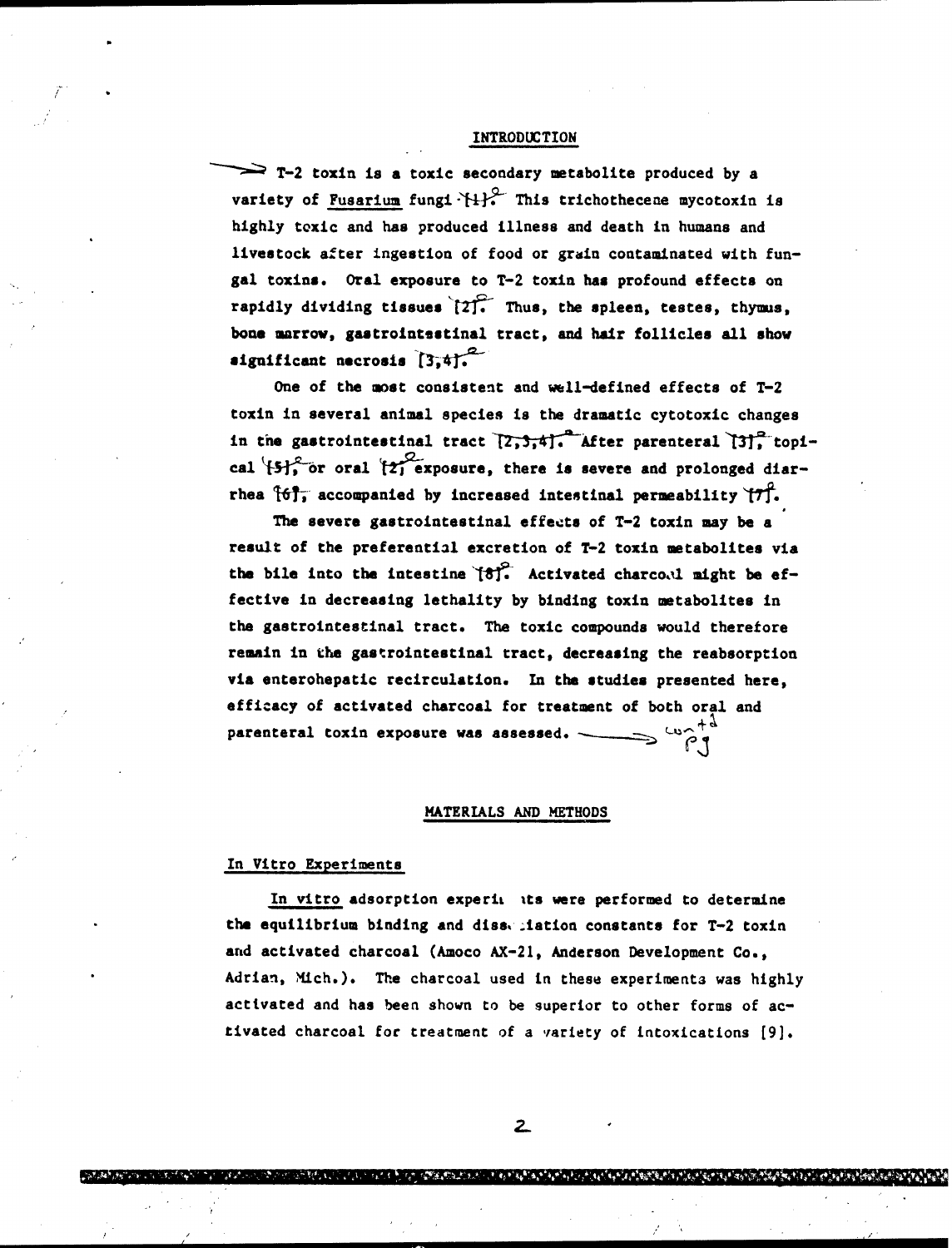A stock solution of 7-2 tesis. >992 parity (Wreg-Labs. Chesterfield, Mo.), was prepared in 1002 ethanel at a commenter tion of 25 mg/ml. The stock was diluted with athenel to fixel concentrations of 1.31, 0.63, and 1.25 mg ml. Constant amounts of (<sup>3</sup>8)T-2 touth (New Shaland Nuclear, Noston, Nass.) were added to each of the above dilutions to give final specific activities of 75, 36, and 18 uClimg toxin, respectively. Allewate of labeled T-2 touin were mixed with suspensions containing 6.23 to 200 ag charcoal sur al of soften shoophate buffer (0.05 em. pm 7.4). After Elmain incubation at room temperature, free and bound texis were separated by centrifingation (Fisher Microfuge, ) als. manimum speed). Radiosctivity wes determined in an aligadt of the engereatent fraction.

By using the specific radioactivities of 7-2 toxis, the suchast of free, C (mg texin/i), and bound, Q (mg toxin/mg charcoal), toxin were calculated. The date were analyzed by the equation for the Languair isothern [10]:

$$
\hat{\sigma} \cdot \frac{1}{\sqrt{2}} \sigma \cdot \hat{\tau}
$$

The values of K, the equilibrium binding constant, as J Q., the maximm binding capacity (og toxin/og charcoal), were derived after linear regression analysis of the chove equation.

## In Vivo Experiments

**CONSTRACTOR** 

Male mice (Swiss ICR), weighing 21-24 g, vere maintained at controlled temperature (21-22°C) in wire-bottom cagna and allowed fend and water ad libitum. The stock touin enlution was diluted with propylene glycoliethanol (90:10) and 100 al was administered either subcutaneously or orally to limbr fasted mice. Activated charcoal was suspended in distilled water and administered by gavage in a total volume of 500 pl.

and the same special part of the state of the same of the state of the state of the state of the state of the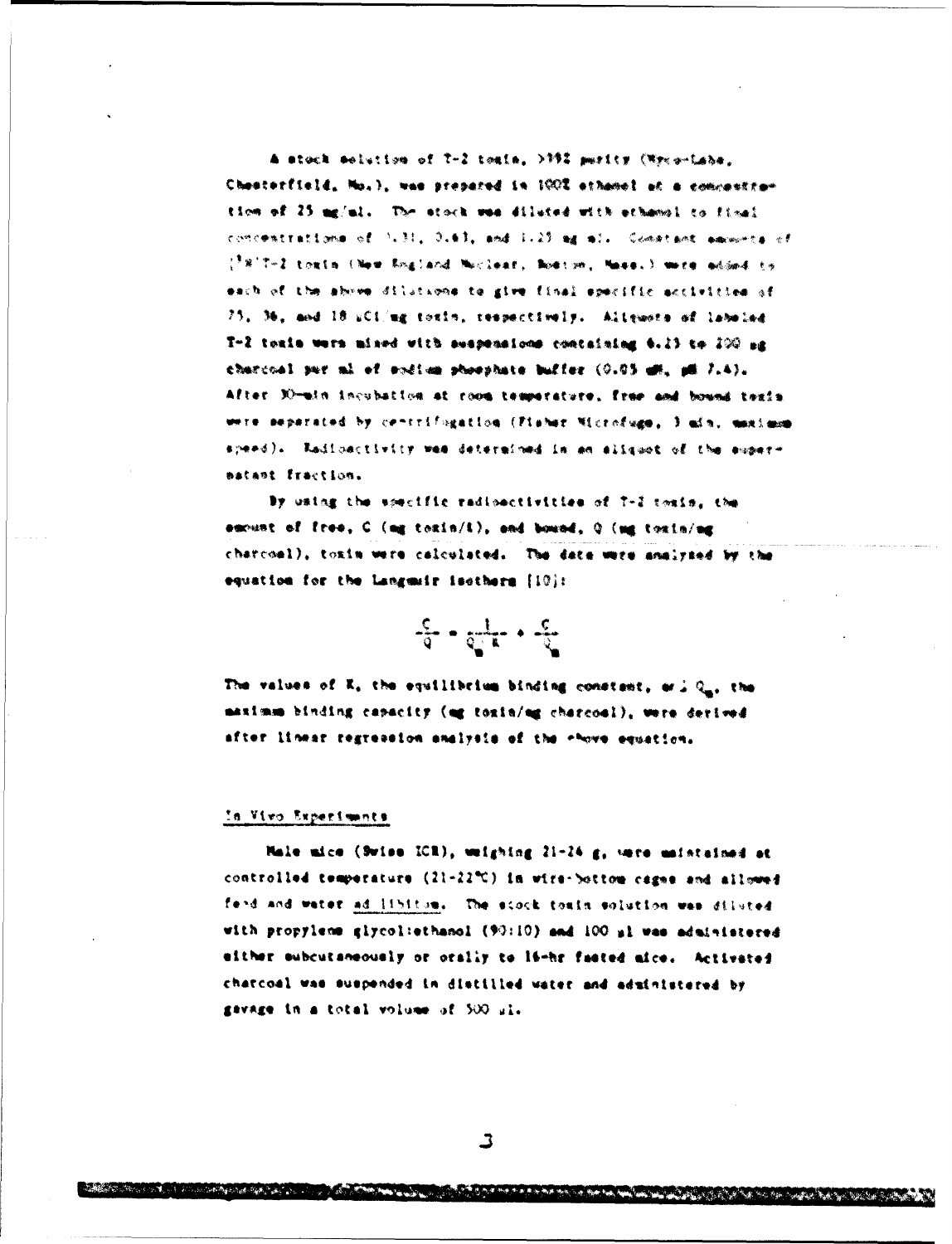The number of surviving mice was determined at different times after administration of T-2 toxin. Data were analyzed for statistical significance using the Fisher's exact test  $[11]$ .  $LD_{50}$ values for T-2 toxin were calculated by the probit regression analysis based on best fit common slope [121. Statistical significance of the  $LD_{50}$  values was determined by least significant difference analysis on the pooled variance of the  $LD_{50}$  values **[13).**

### RESULTS

## In Vitro Experiments

Langmuir isotherm (Figure **1)** was used to calculate the maximum binding capacity,  $Q_m$ , and the dissociation constant, K, for the adsorption of T-2 toxin onto activated charcoal. The calculated values  $(\pm S.D.)$  for  $Q_m$  and K were 0.48  $\pm$  0.136 mg toxin/mg charcoal and 0.078 **\*** 0.0197 mg charcoal/i, respectively.

## In Vivo Experiments

•MM-IIr.XUA-

Efficacy of orally administered charcoal for treatment of oral toxin exposure was asiessed in mice. Mice were either untreated or treated with activated charcoal at the same time as or **<sup>1</sup>**hr after challenge with T-2 toxin (5 mg/kg), po). The number of surviving mice was determined over a 72-hr time course (Figure 2). The percent survival of mice in the untreated group declined steadily throughout the observation period, reaching a value of **6%**  $a$ fter 72 hr. All of the mice in the group treated immediately with activated charcoal were prctected against the lethal effects of T-2 toxin. If treatment was delayed for **I** hr, the percent survival was lower than that of the group treated immediately. The percent survival of animals in the delayed treatment was, however, significantly higher than in the control group.

Ч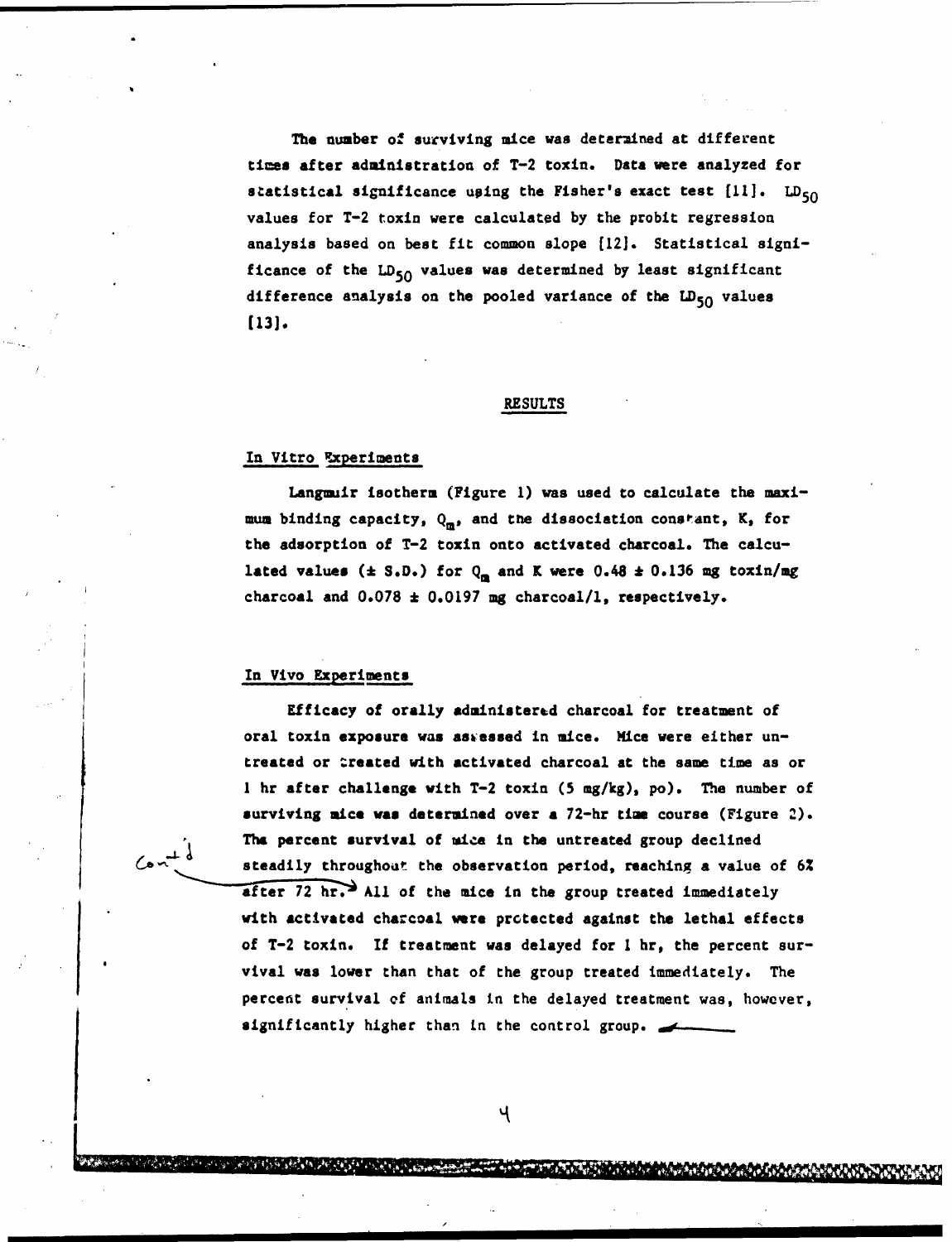Efficacy of activated charcoal for treatment of perenterally administered 7-2 toxin was also assessed. Immediately following a subcutaneous injection of T-2 toxin (2.8 mg/kg), mice were either left untreated or treated with activated charcoal (7 g/kg). The number of surviving aice was again determined over 72-br (Figure 3). The percent of surviving mice in the untrested group was 50%, which was significantly lower than the value of 90% for the trested group.

Because oral charcoal administration was effective in decreasing the lethality of subcutaneous toxin exposure,  $D_{5,0}$ values for T-2 toxin were determined for untreated and charcoaltreated aice. The LD<sub>50</sub> values were calculated at 24-hr intervals after texin injection for a total of 96 hr (Figure 4). At all time points, the LD<sub>an</sub> values for the charcoal-trasted aice were significantly higher than for the untreated controls. LD<sub>50</sub> values for untreated mice decreased from a 24-hr LD<sub>50</sub> value of about 3 ng/kg to a value of 2 mg/kg at 96 hr. The charcoal-treated aice, on the other hand, lid not show a similar decline in LD<sub>50</sub> values. Throughout the observation period, the iD<sub>50</sub> values for charcoaltreated mice remained constant at approximately 4.5 mg/kg.

## DISCUSSION

Activated charcoal has been used for the treatment of a wide variety of intoxications. Aflatoxicosis is goats (14) and chickens [15] has been treated successfully with activated charcoal. For treatment of T-2 toxicosie, there are several reports in the literature which suggest that adsorbing agents in the gastrointestinal tract sight be effective antidotes. The presence of intestinal roughage effectively altered both the toxicity and excretion of mycotoxins. Animals intoxicated with either T-2 toxin or zearalenone and subsequently fed diets high in crude alfalfa fiber [16,17] or bentonite [15] not only showed increased

 $\mathcal{S}$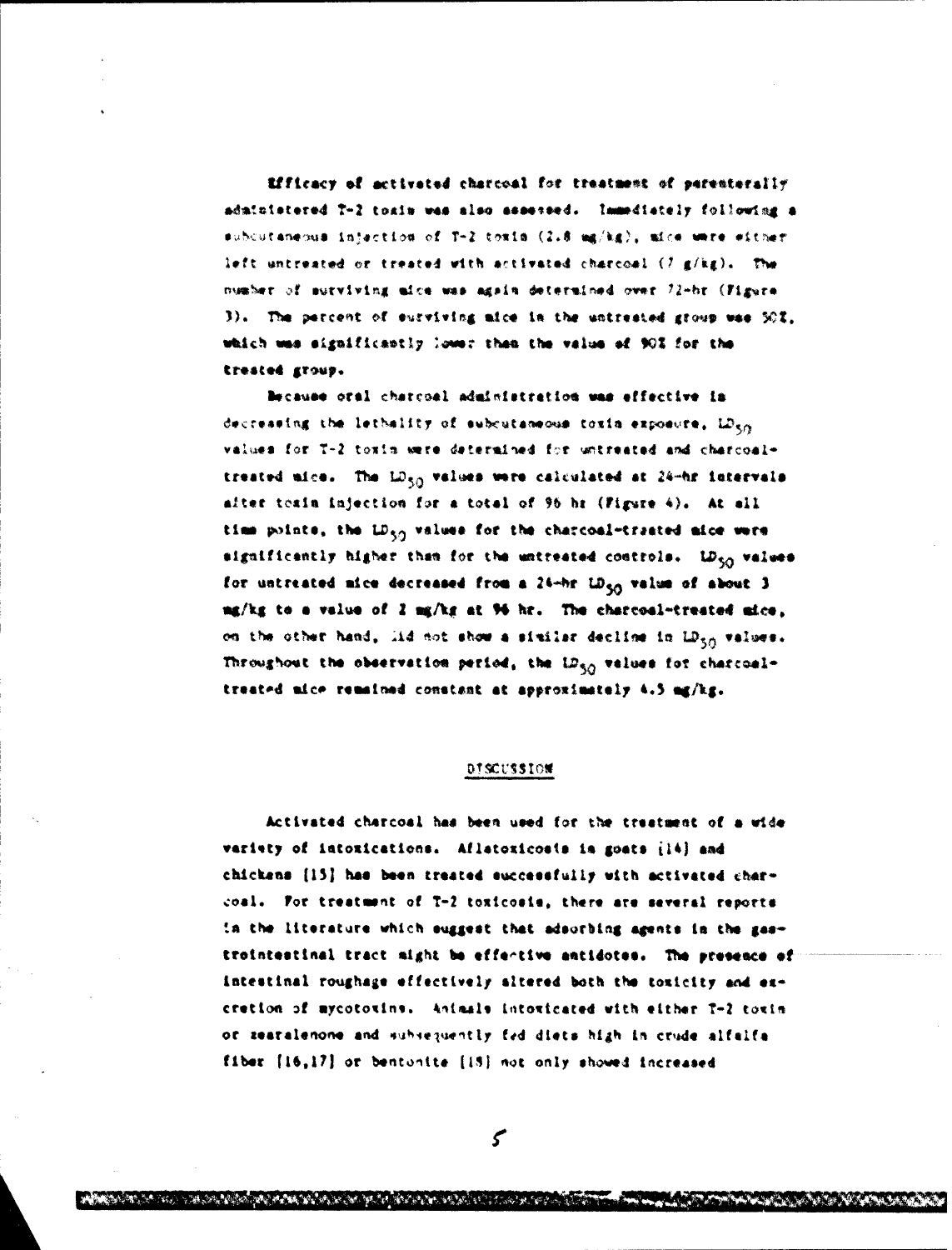survival, but had improved weight gain and feed consumption as well. **As** the percent of fiber in the diet was increased, there *was* **a** proportional increase in the fecal, but not urinary, excretion of toxin (19,20]. "These data suggest that other, more effective adsorbing agent&, such as activated charcoal, might be effective as well.

Activated charcoal was evaluated for efficacy on treatment of acute T-2 toxicosis in mice. Based upon in vitro experiments, T-2 toxin was found to **be** tightly adsorbed onto activated charcoal, with binding and dissociation constants similar to those reported for nefopam [10]. Since activated charcoal was effective in vitro, further in vivo experiments were carried out to assess its efficacy in treatment of oral and parenteral toxin exposure. For oral administration of charcoal and toxin, if treatment was initiated immediately after toxin exposure, there was a 100% survival of the mice. **If** treatment was delayed up to 1 hr, there was still significant, but lower, survival.

Perhaps the more important finding is the protective effect of activated charcoal against parenterally administered toxin. Following subcutaneous toxin administration, oral administration of activated charcoal resultcd in significant improvement in the proportion of surviving animals and a significantly higher  $LD_{50}$ value for T-2 toxin. Parenteral exposure to T-2 toxin results in both free and conjugated metabolites appearing in the bile **(81,** which may be reabsorbed via the enterohepatic recirculation. The presence of adsorbing agents in the gastrointestinal tract effectively binds the metabolites, thereby short-circuiting the enterohepatic cycle.

In summary, we found activated charcoal to be an effective antidote for treatment of T-2 toxicosis in mice. Survival after oral or subcutaneous toxin exposure was significantly improved by charcoal treatment.

A RASA A CONTRA CON CONTRACTO DE LA CONTRACTA DE CONTRACTO DE LA CONTRACTO

*CONTACTMENT AND*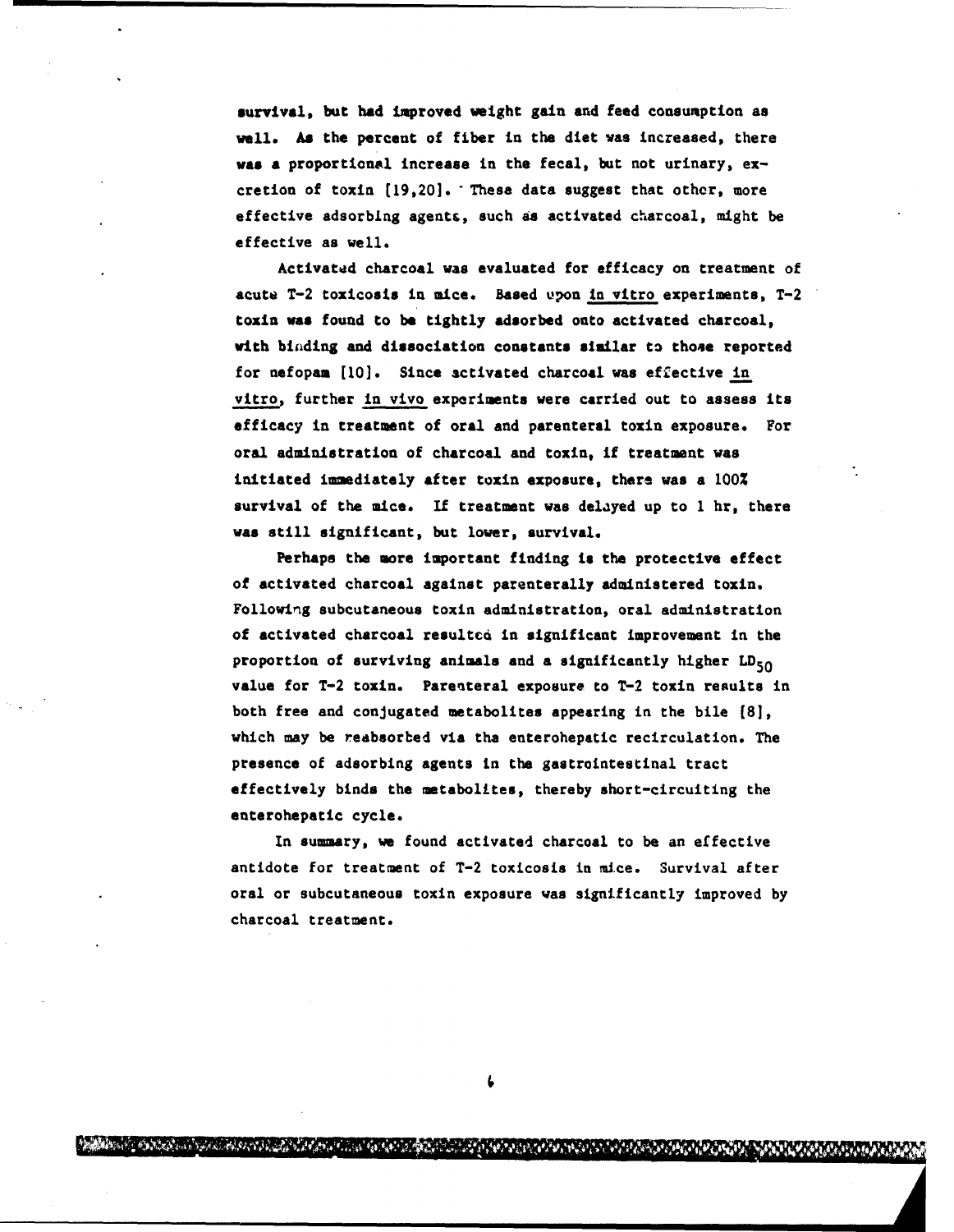### **ACKNOWLEDGMENTS**

Thanks are due to Dr. J. **G.** Pace and Dr. K. A. Mereish for their advice during the writing of this paper, and to Patricia Weicht for preparing the manuscript.

### **FOOTNOTES**

**1.** In conducting the research described in **this** report, the investigators adhered to the "Guide for the Care and Use of Laboratory Animals," **as** promulgated by the Coamittee on the Care and Use of Laboratory Animals of the Institute of Laboratory Animal Resources, National Research Council. The facilities are fully accredited by the Azerican Association for Accreditation of Laboratory Animal Care.

The views of the authors do not purport to reflect the positions of the Deparcment of the Army or the Department of Defense.

2. To whom correspondence and reprint requests should be sent.

#### REFERENCES

- 1. J. R. Bamburg and F. M. Strong, "12,13-Epcxytrichothecenes," in Microbial Toxins VIt (S. Kades, A. Ciegler, **and** S. J. **AJl, eds.),** Academic Press, New York, 1971, p. 207-292.
- 2. S. C. Lee, **J.** T. Berry, and F. S. Chu, Immunoperoxidase localization of T-2 toxin, Toxicol. Appl. Pharmacol., **72,** 228-235 (1984).
- 3. **J.** Palti, "Toxigenic Fusaria, Their Distribution and Significance as Causes of Disease in Animal and Man," in Acta Phytomedica, (J. Colhoun, H. Kern, and **H.** Richter, eds.), Verlag Paul Parly, BerLin, 1978, p. 58-93.

MAN TANAH KANAN YANG KALENDARYA YANG KANAN MANGALAHAN KANAN YANG KANAN MANGALAHAN KANAN MANGALAHAN KANAN MANG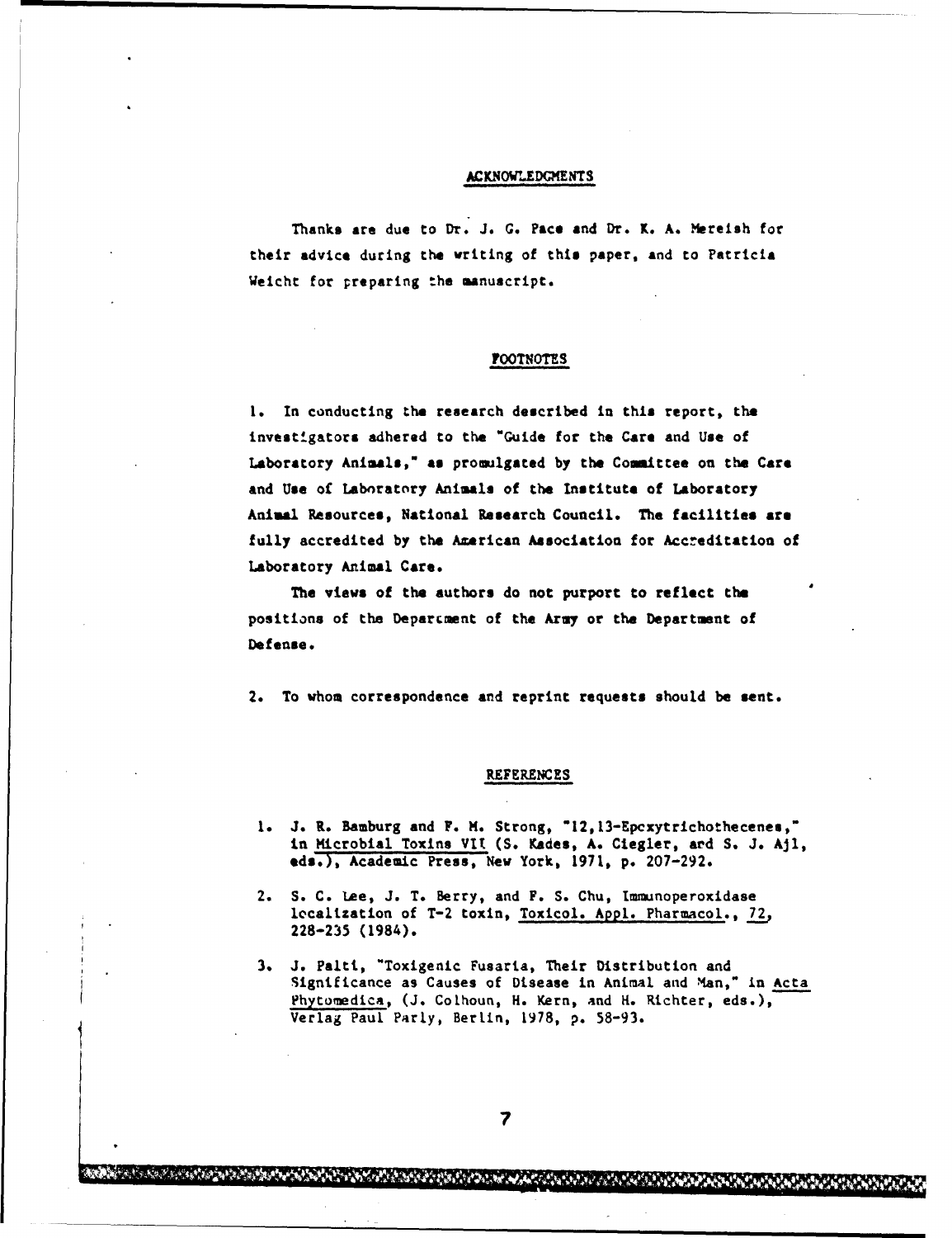- 4. **M.** Saito and T. Tatsuna, "Toxins of Fusarium nivale," in Microbial Toxin, Algal and Fungal Toxins, VII, (S. Kadis and **A.** Ciegler, eds), Academic Press, New York, N.Y., **1971,** p. 293-316.
- 5. H. B. Schiefer and D. S. Hancock, Systemic effects of topical application of T-2 toxin in mice, Toxicol. Appl.Pharmacol. 7.6, 464-472 (1984).
- 6. Y. Matsuoka and K. Kubota, Studies on mechanisms of diarrhea induced by fusarenon-X, a trichothecene mycotoxin from Fusarium species, Toxicol. %ppl.Pharmacol. 57, 293-301 (1981).
- 7. Y. Ueno, "Trichothecenes: overview," in Mycotoxins in Human Health (J. V. Rodericks, C. W. Hesseltine, and M. A. Hehlman, eds.), Pathotox, Park Forest South, **Ill.,** 1977, p. 189-207.
- 8. J. G. Pace, M. R. Watts, E. P. Burrows, R. **E.** Dinterman, C. Matson, E. C. Hayer, and R. W. Wannemacher, Jr., Fate and diotribution of <sup>J</sup>H-labeled T-2 mycotoxin in guinea pigs. Toxicol. Appl. Pharmacol. 80, 377-385 **(1985).**
- 9. W. B. Buck and P. M. Bratich, Importance of activated charcoal in veterinary practice, Vet. **Ned.** submitted for publication (1985).
- 10. P. **J.** Neuvonen, M. Kannisto, and S. Lankinen, Capacity of two forms of activated charcoal to adsorb nefopam in vitro and to reduce its toxicity in vivo. J. Toxicol. Clin. Toxicol. 21, 333-342 (1983-84).
- 11. S. C. Gad and C. S. Weil, "Statistics for Toxicologists", in Principles and Methods of Toxicology" (A. W. Hayes, ed.), Raven Press, New York, NY, 1982, p. 291-292.
- 12. D. **!.** Finney, Probit Analysis. Cambridge University Press, New York, New York, 1971.
- 13. R. G. D. Steel and J. H. Torrie, Priaciples and Procedures of Statistics, McGraw-Hill, New York, 1960.
- 14. R. C. Hatch, **J.** D. Clark, A. V. Jain, and R. Weiss, Induced acute aflatoxicosis in goats: treatment with activated charcoal or dual combinations of oxytetracycline, stanozolol, and activated charcoal, Am. J. Vet. Res. 43, 644-648 (1982).
- 15. R. R. Dalvi, and A. A. Ademoyero, Toxic effects of aflatoxin B, in chickens given feed contaminated with Aspergillus flavus and reduction of the toxicity by activated charcoal and some chemical agents, Avian 9is. **28.,** 61-69 (1984).

**A. Alan Andrea Contraduction (Andrea Contraduction Andrea Contraduction Andrea Contraduction Andre**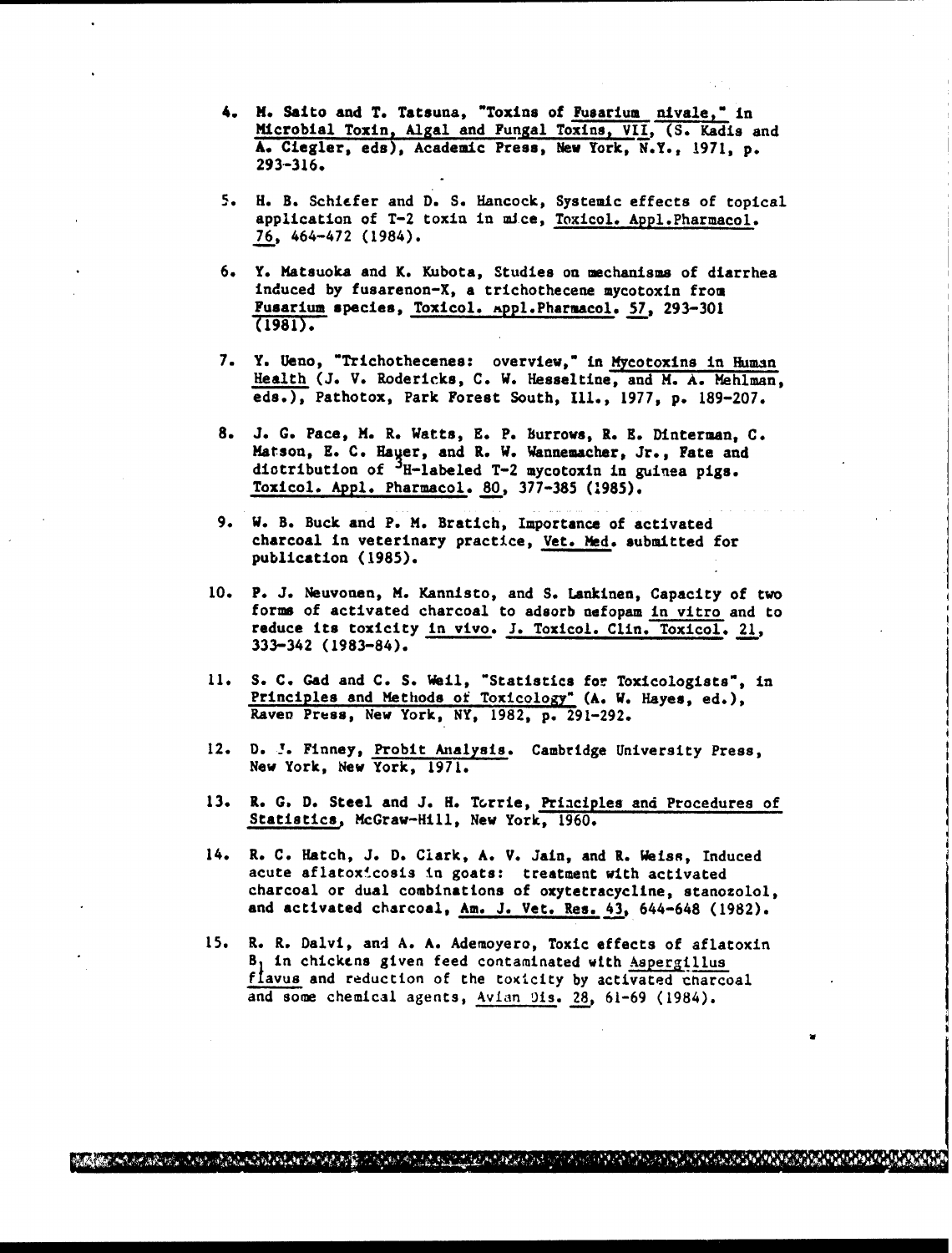- 16. M. **S.** Carson and T. K. Smith, Ltfect cf feeding **alfalfa** and refined plant fibers on the toxicity and metabolism of T-2 toxin in rats, J. Nutr. 113, 304-313 (1983).
- 17. T. K. Smith, Influence of dietary fiber, protein, and zeolite on zearaierone toxicosis in rats and swine, J. Anim. Sci. 50, 278-285 (1980).
- 18. **M.** S. Carson and T. K. Smith, Role of bentonite in prevention of T-2 toxicosis in rats, J. Animal Sci. 57, 1498-1506 (19e3).
- 19. T. K. Smith, Effect of dietary protein, alfalfa, and zeclite on excretory patterns of  $5', 5', 7', 7' - H$  zearalenone in rats, Can. **J.** Physiol. Fharmacol. 58, 1251-1255 (1980).
- 20. L. J. James and T. K. Smith, Effect of dietary alfalfa on zearalenone toxicity and metabolism in rats and swine, J. Anim. Sci. 55. 110-118 (1982).

<u> Ezimben oppgronder om de gronder</u>

**A REAL MANUAL PROPERTY** 

**MARK TANLE**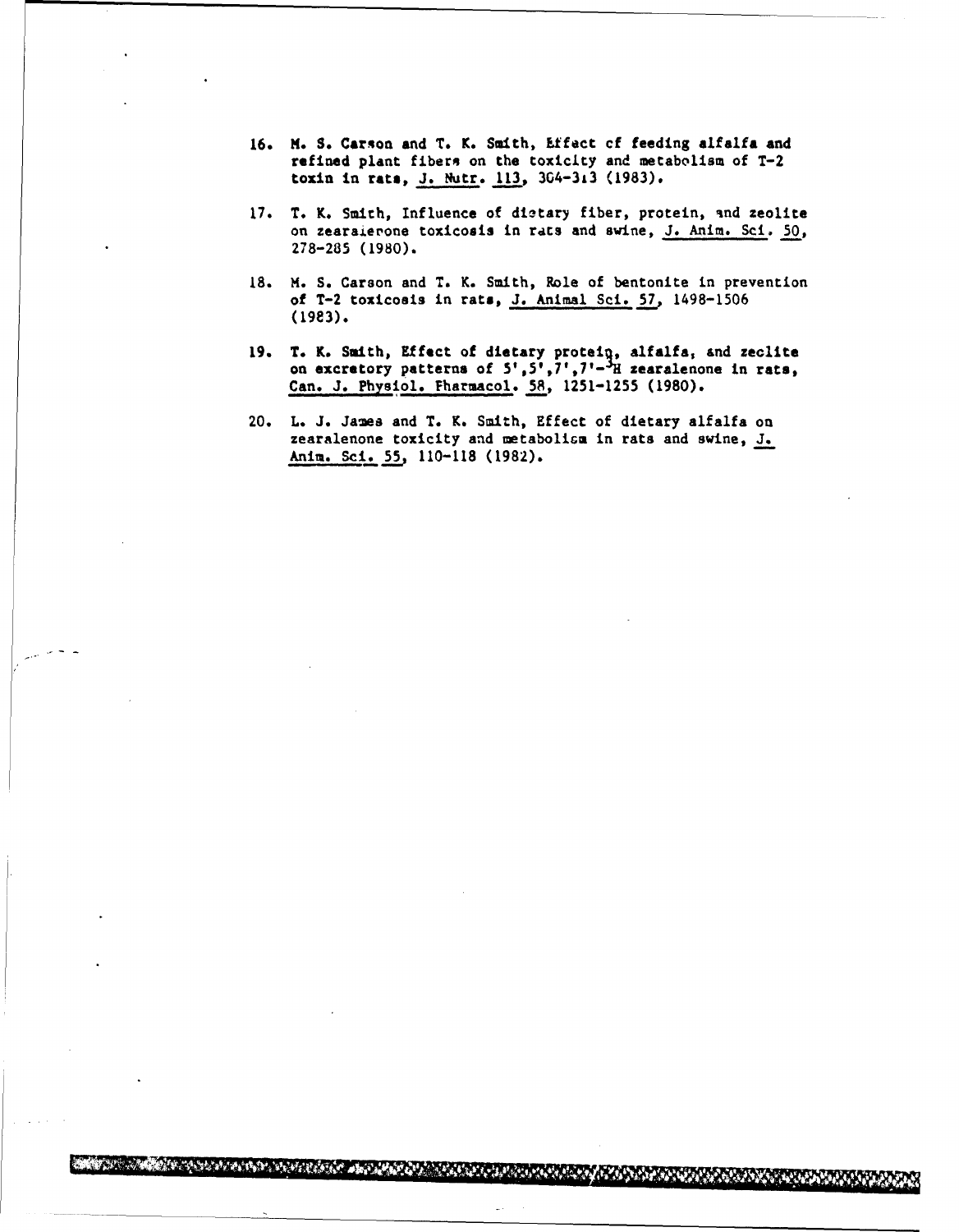FIGURE 1. Langmuir isotherm for adsorption of T-2 toxin onto activated charcoal.

FIGURE 2. Effect of activated charcoal on the percent survival of mice after oral T-2 toxin exposure. Mice were all gavaged with T-2 toxin (5 mg/kg) and either untreated (closed circles), treated immediately (open circles), or 1 hr later (squares) with activated charcoal (7 g/kg). Significant differences from untreated control values are indicated by  $*$   $(p < 0.05)$ ,  $**$   $(p < 0.01)$ , and  $***$   $(p <$ **0.001).**

FIGURE 3. Effect of activated charcoal on the percent survival of mice after subcutaneous T-2 toxin exposure. Mice were injected with T-2 toxin (2.8 mg/kg) ana either untreated (closed circlea) or treated with activated charcoal (7 g/kg) (open cirlces). Significant differences from untreated control values are indicated by  $*$  ( $p < 0.05$ ).

FIGURE 4. Effect of activated charcoal on the  $LD_{50}$  value for subcutaneously administered  $T-2$  toxin.  $LD_{50}$  values were determined for untreated (open bars) or activated charcoal-treated (croashatched bars) mice at times indicated. Significant differences from untreated control values are indicated by  $*$  (p  $\lt$ 0.05),  $**$  (p  $(0.01)$ , and  $***$  (p  $(0.001)$ .

A PARTICULAR MARINA DE L'ARTICLE DE L'ARTICLE DE L'ARTICLE DE L'ARTICLE DE L'ARTICLE DE L'ARTICLE DE L'ARTICLE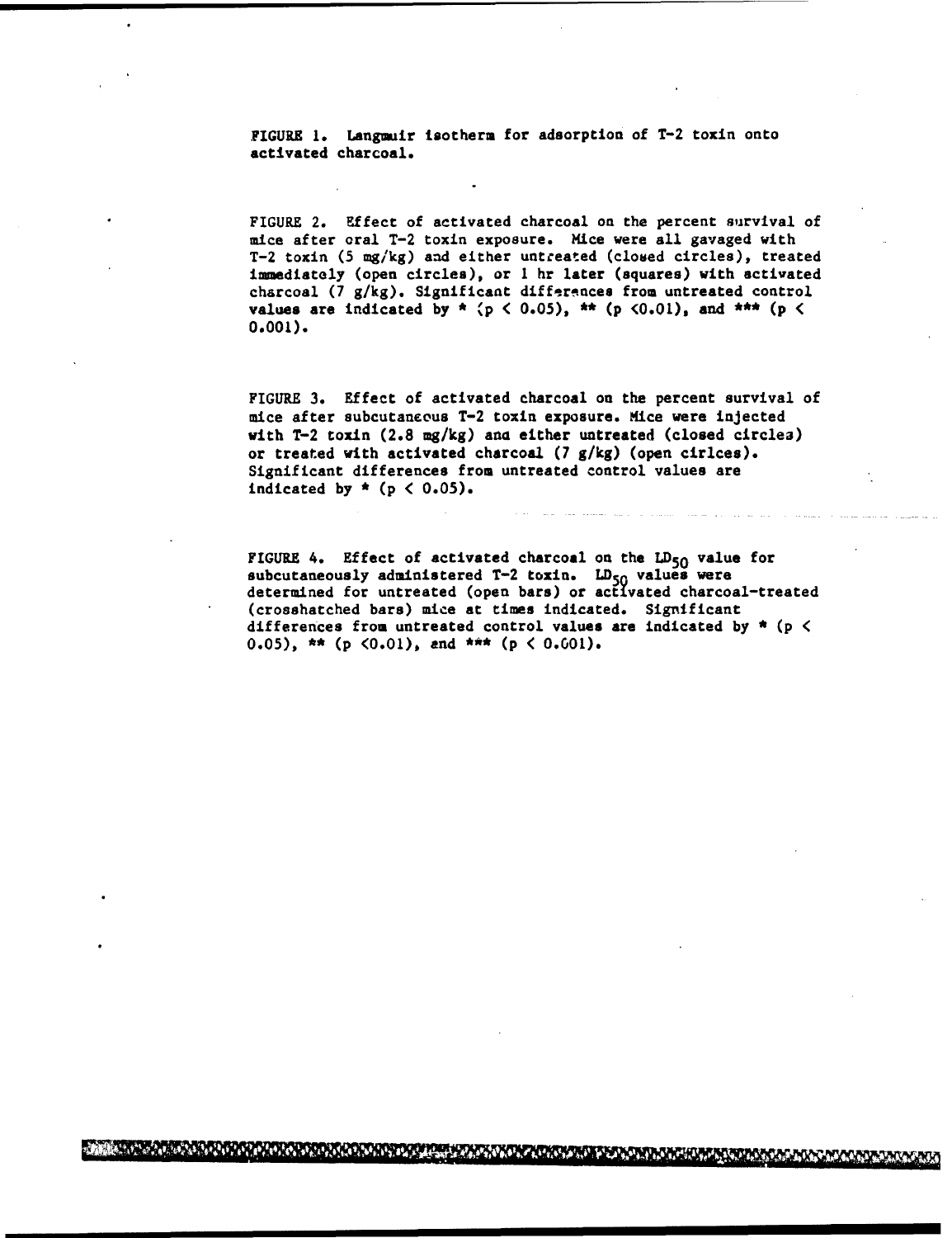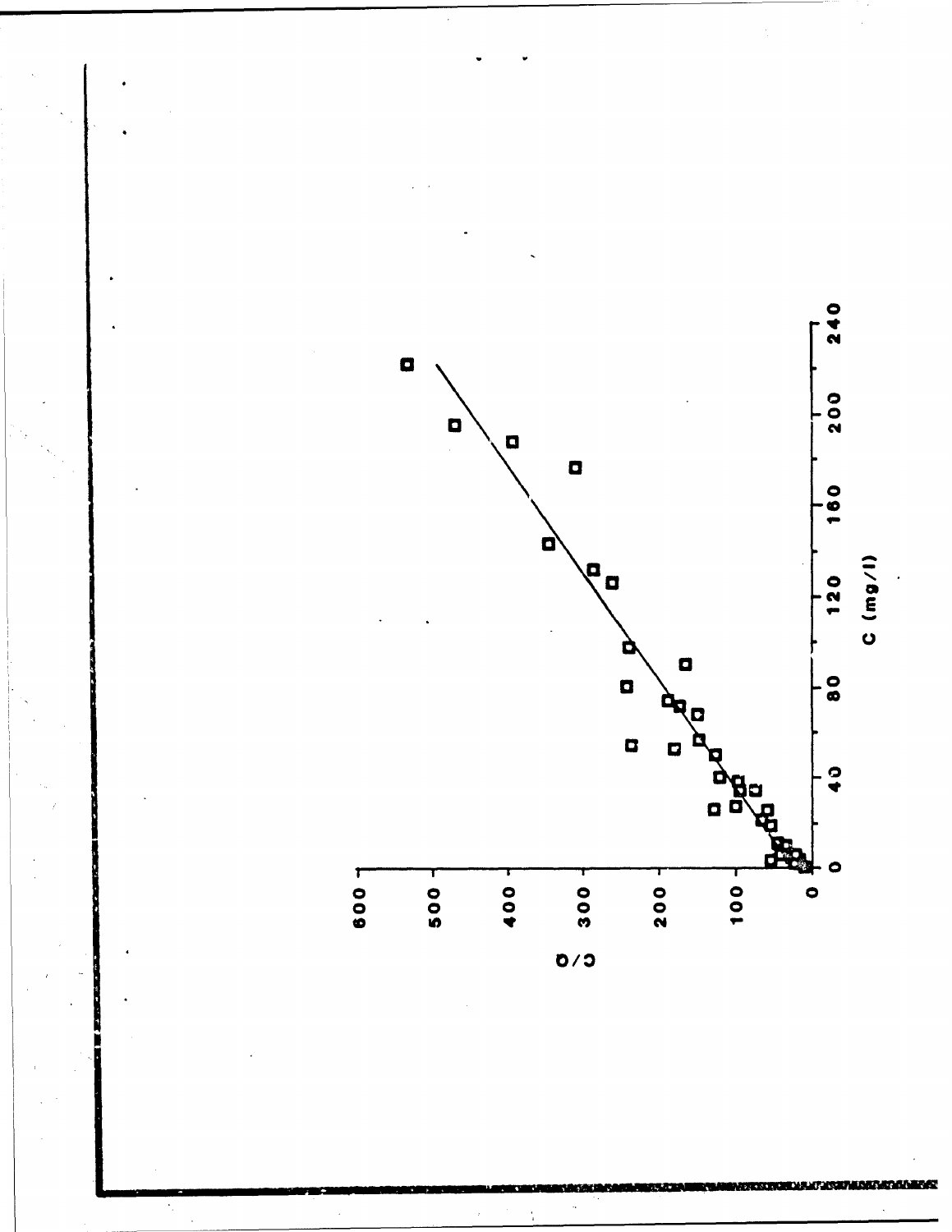

**BARA KATA MATA MATA TARA KATA SA PA**  $\ddotsc$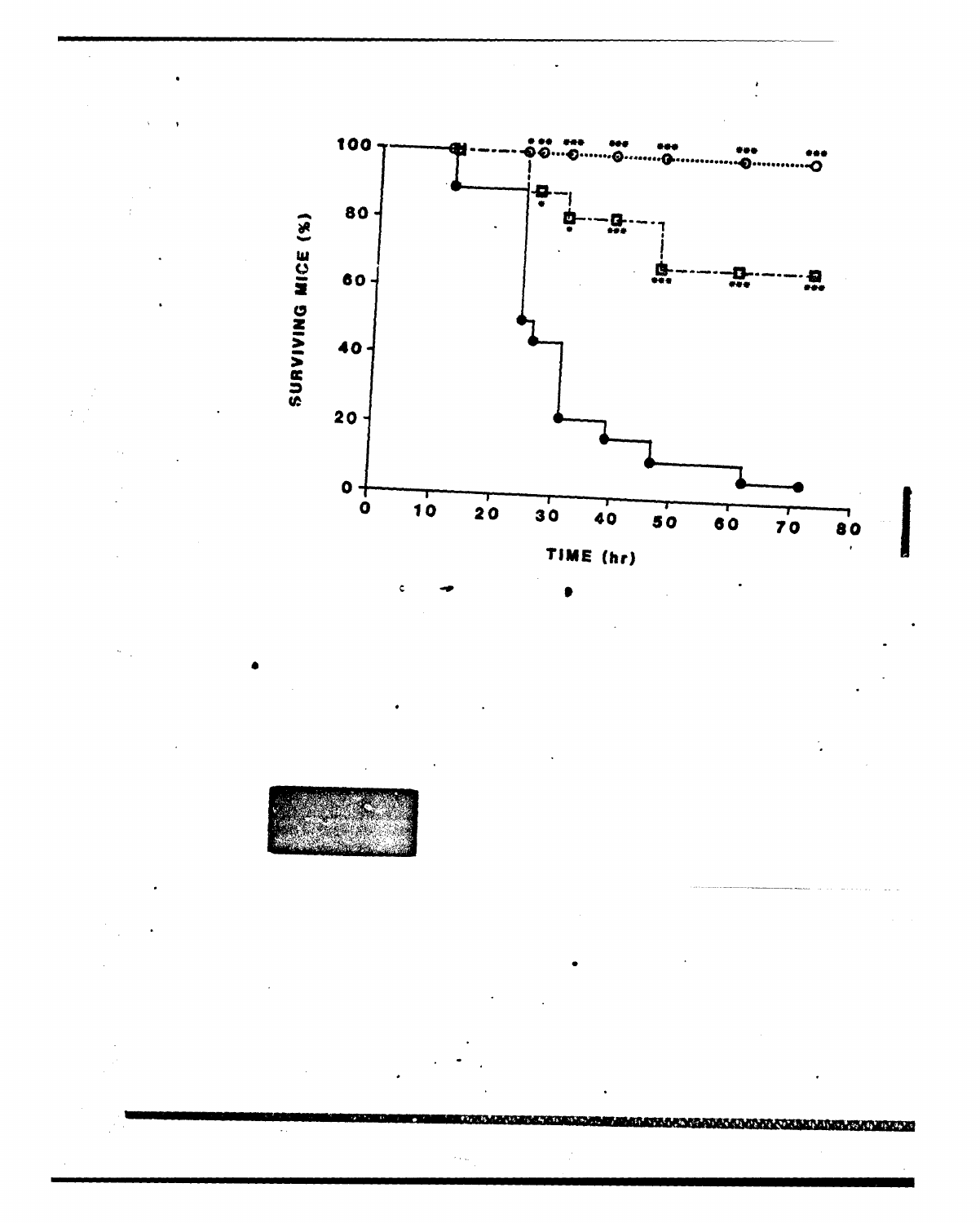

**NAMES OF STREET**